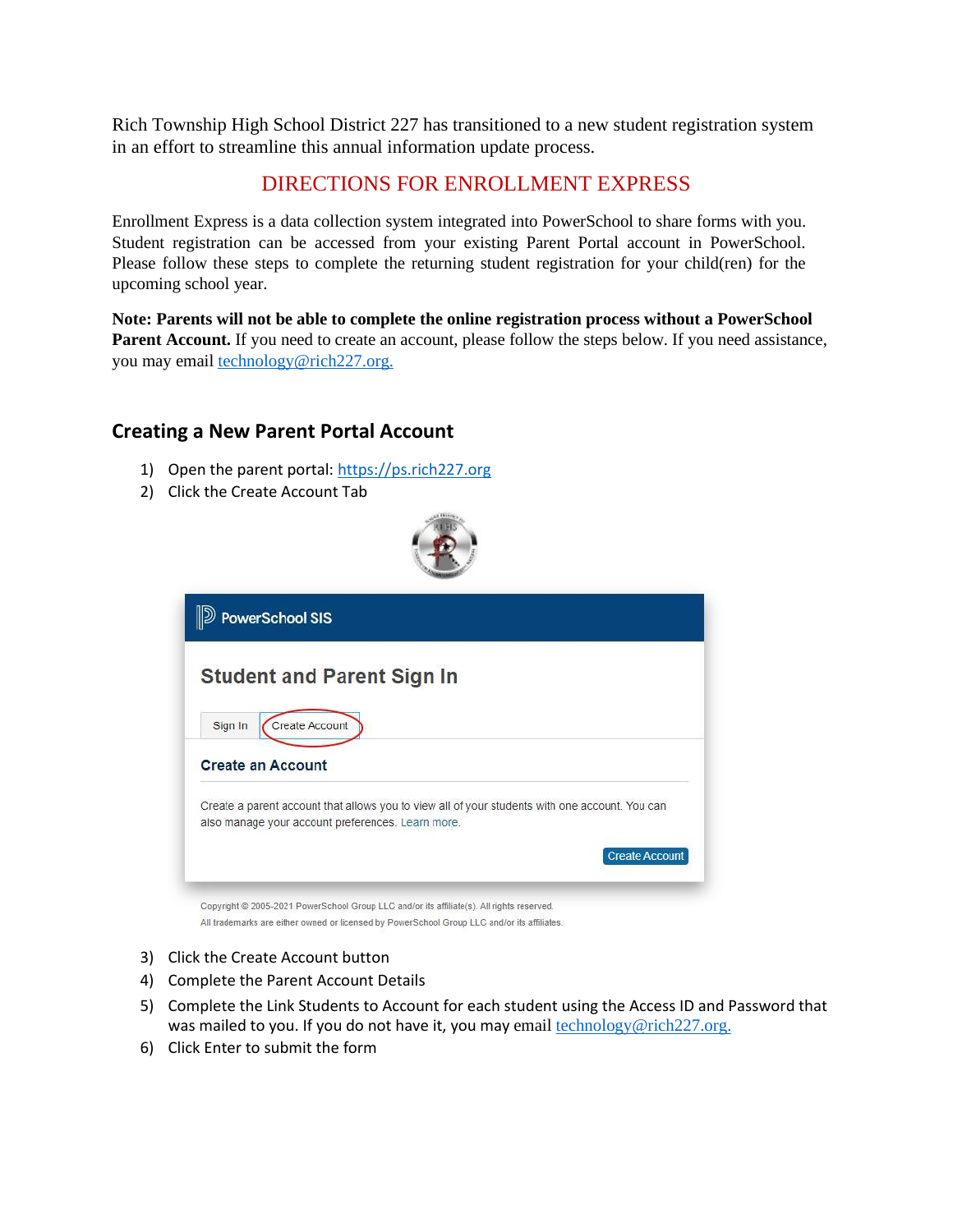7) If you do not receive a verification email to confirm your account within 5 minutes of creating the account, you must email **technology@rich227.org.** Once confirmed, follow the steps below for an Existing Parent Portal Login.

## **Existing Parent Portal Login:**

- 1) Open the parent portal: [https://ps.rich227.org](https://ps.rich227.org/) (The PowerSchool Parent App cannot be used for registration)
- 2) Login using your username and password

| <b>D</b> PowerSchool SIS<br><b>Student and Parent Sign In</b> |  |                              |  |  |         |
|---------------------------------------------------------------|--|------------------------------|--|--|---------|
|                                                               |  |                              |  |  |         |
| <b>Username</b>                                               |  |                              |  |  |         |
| Password                                                      |  |                              |  |  |         |
|                                                               |  | Forgot Username or Password? |  |  |         |
|                                                               |  |                              |  |  | Sign In |

3) If you have more than one student, click the student name you are registering in the top blue bar

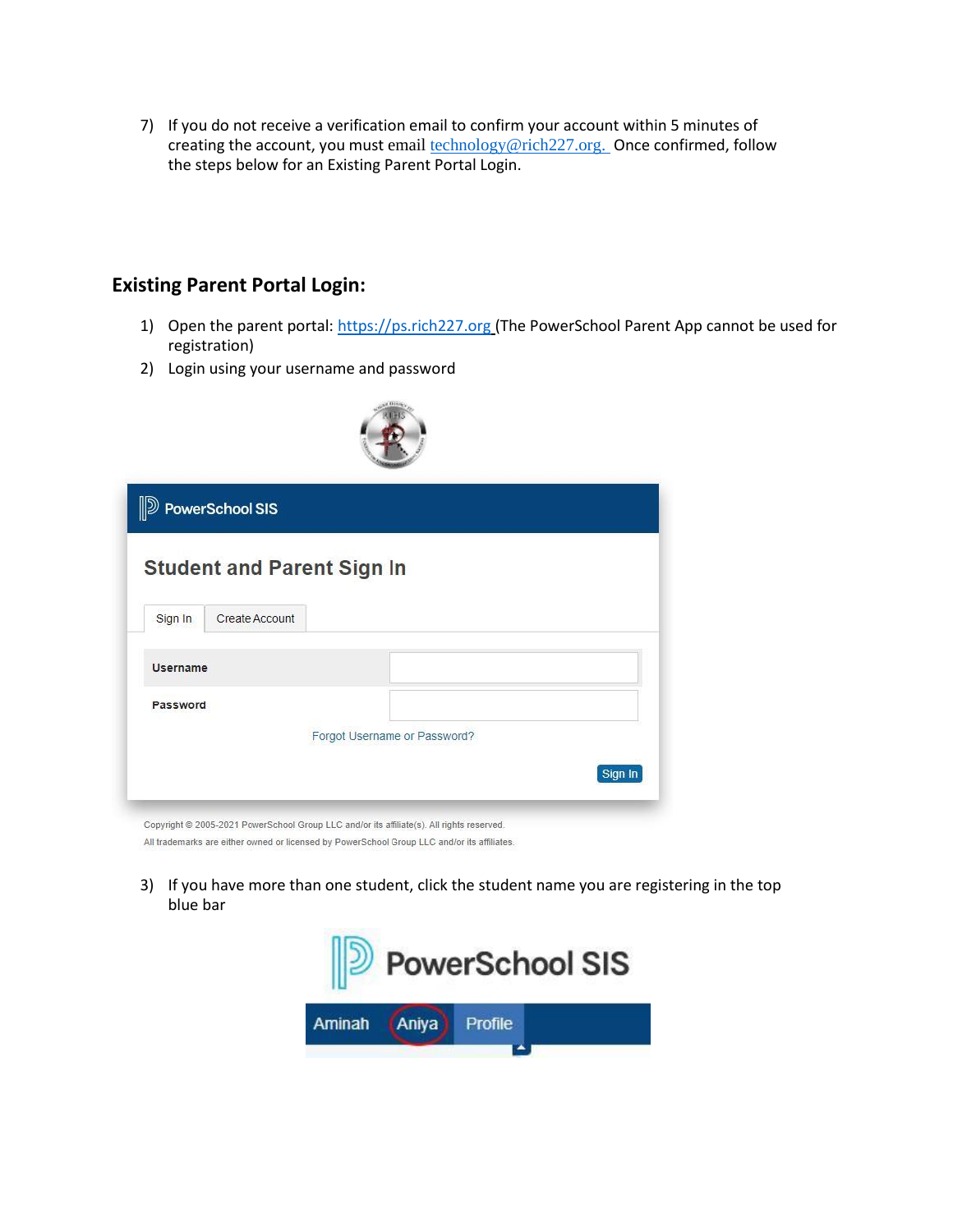- 4) Click on Forms on the left menu bar
- 5) Click the Enrollment tab in the top menu bar

## **School Form Listing for Test, Profile**